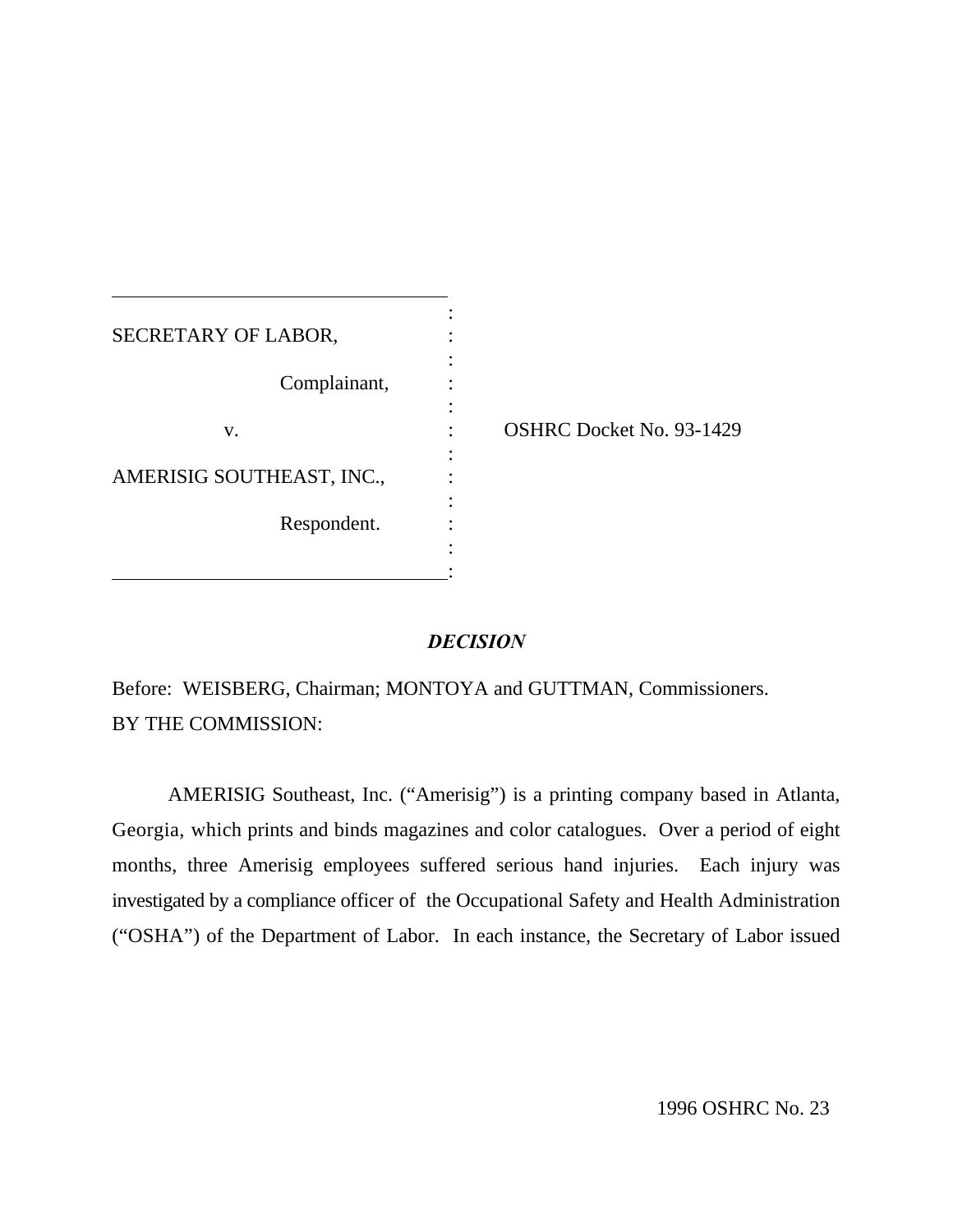Amerisig a citation alleging that the company had violated the standard at 29 C.F.R. § 1910.212(a)(1).<sup>1</sup> Only the third of these citations is before us here. At issue on review are whether the instant violation was a repeated violation, and, if so, what penalty is appropriate. To determine whether the violation here was repeated, we must examine the earlier citations.

The first citation, issued on August 5, 1992, was contested. The parties entered into a settlement agreement, which was approved by an administrative law judge on December 9, 1992, and became a final order of the Commission by operation of law under 29 U.S.C. § 661(j), section 12(j) of the Occupational Safety and Health Act of 1970, 29 U.S.C. §§ 651- 678 ("the Act").

The second citation, which was issued on March 23, 1993, was received by Amerisig on March 25, 1993. Under section 10(a) of the Act, 29 U.S.C. § 659(a), Amerisig had fifteen working days to contest the citation or it would become a final order. Amerisig did not contest that citation, and it became a final order on April 15, 1993.

On April 16, the injury occurred which led to the citation before us. OSHA investigated and issued the citation at issue, which alleged a repeated violation of section 1910.212(a)(1) and proposed a penalty of \$25,000. Administrative Law Judge Nancy Spies found that Amerisig had committed a violation but that it was not a repeated violation because she determined that the citation received by Amerisig on March 25 had not become a final order when the April 16 violation occurred, and that the hazard presented by the

<sup>1</sup>That standard provides:

## **§ 1910.212 General requirements for all machines.**

(a) *Machine guarding*—-(1) *Types of guarding*. One or more methods of machine guarding shall be provided to protect the operator and other employees in the machine area from hazards such as those created by point of operation, ingoing nip points, rotating parts, flying chips and sparks. Examples of guarding methods are—-barrier guards, two-hand tripping devices, electronic safety devices, etc.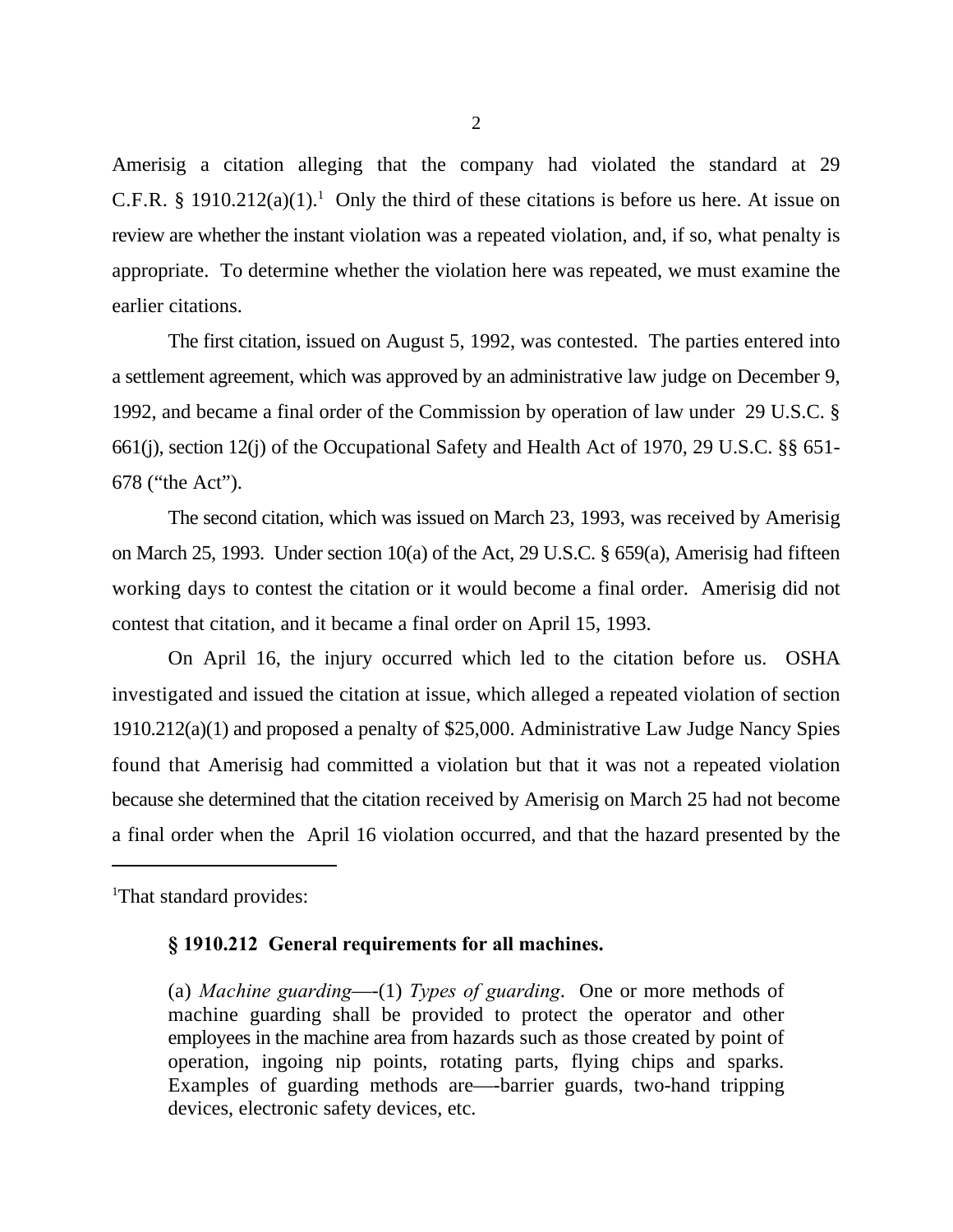August 1992 violation -- unguarded nip points on a binder -- was not substantially similar to the hazard presented by the printing press at issue here. For the reasons below, we reverse the judge.

A violation is a repeated violation under section 17(a) of the Act, 29 U.S.C. § 666(a), if, when it is committed, there was a Commission final order against the employer for a substantially similar violation. *Potlatch Corp.*, 7 BNA OSHC 1061, 1063, 1979 CCH OSHD ¶ 23,294, p. 28,171 (No. 16183, 1979). Contrary to the judge, we find that the citation received by Amerisig on March 25 had become a final order before the April 16 violation occurred. The first day of the statutory fifteen-working-day contest period was Friday, March 26. The second was Monday, March 29. Counting the working days, we determine that the fifteenth day was Thursday, April 15. Under Commission precedent, the uncontested citation became a final order on that date. *See All Phase Elect. & Maint. Inc.*, 15 BNA OSHC 1301, 1303, 1991-93 CCH OSHD ¶ 29,482, p. 39,781 (No. 90-505, 1991). Since the accident that forms the basis for this citation occurred on April 16th, there **was** a prior final order in effect at the time of the violation in question.

 The Secretary may establish a prima facie case of substantial similarity by showing that the final order alleged a failure to comply with the same standard. The burden then shifts to the employer to rebut that showing. *Monitor Constr. Co.*, 16 BNA OSHC 1589, 1594, 1993-95 CCH OSHD ¶ 30,338, p. 41,825 (No. 91-1807, 1994) (citing *Potlatch*). The violations covered by the second citation and the citation here were not only substantially similar; they were nearly identical. Both occurred during the procedure known as "webbing up" the printing presses, which involves threading a roll of paper through the rollers on the press. In each case, the employee whose hand was injured was the one who was on the outflow side of the rollers, attempting to pull through paper that was being fed into the other side of the rollers by a colleague. In both cases, the injury occurred because the machine unexpectedly operated in reverse briefly, pulling the employee's hand into the rollers. The only distinguishing fact is that the March accident was caused when the employee who was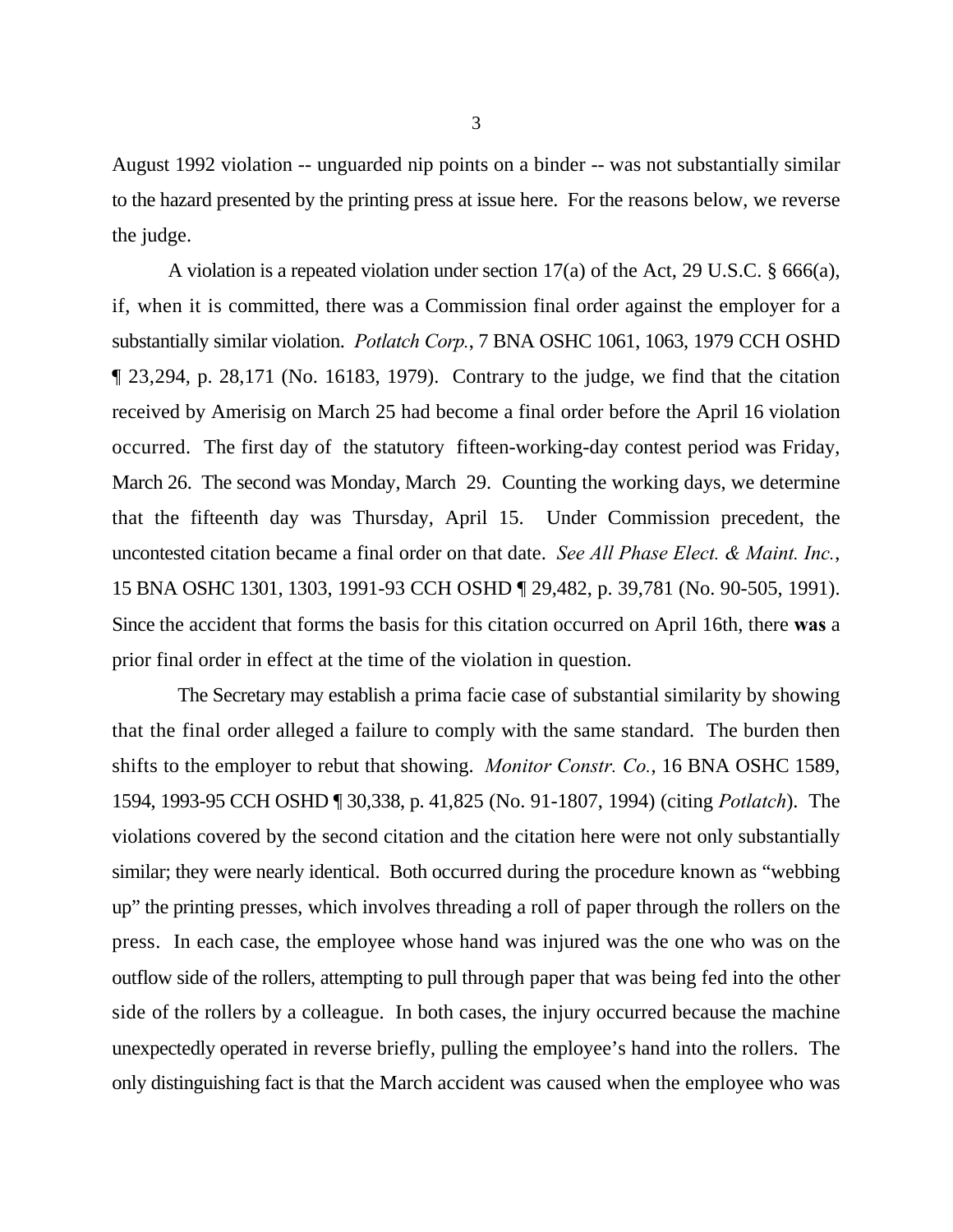injured accidentally pushed the reverse button instead of the forward button, while the April accident occurred when an employee working on another part of the printing press hit the reverse button. $\alpha$  That "distinction" is not enough to establish that the two violations were not substantially similar. Indeed, the principal factor in determining whether a violation is repeated is whether the two violations resulted in substantially similar hazards. *Stone Container Corp.*, 14 BNA OSHC 1757, 1762, 1987-90 CCH OSHD ¶ 29,064, p. 38,819 (No. 88-310, 1990). The March and April violations presented substantially the same hazard of an employee's hand being caught in unguarded rotating machinery. We thus find that the two violations cited in 1993 were substantially similar and that therefore the violation before us was repeated. Because we find that the violation was repeated on this basis, we need not determine whether the August 1992 violation was substantially similar.

Section 17(j) of the Act, 29 U.S.C. § 666(j), provides that the Commission shall assess an appropriate penalty for each violation, giving due consideration to the size of the employer, the gravity of the violation, the good faith of the employer, and the employer's history of previous violations. Amerisig has 2,500 employees. As for its history, Amerisig had three violations in an eight-month period, all resulting in serious injuries. Although it demonstrated a degree of good faith by promptly eliminating the possibility that the March accident could recur the way it did, Amerisig did not completely eliminate the hazard. Nevertheless, as the judge noted, Amerisig was very cooperative during the inspection. The remaining factor is gravity, which the Commission has considered to be the principal factor. *E.g., Nacirema Operating Co.*, 1 BNA OSHC 1001, 1003, 1971-73 CCH OSHD ¶ 15,032, pp. 20,043-44 (No. 4, 1972). Certainly the severity of any resulting injury was shown by the

<sup>&</sup>lt;sup>2</sup>We reject Amerisig's argument that the violation should not be found to be repeated because, following the March citation, it took the steps recommended by the OSHA compliance officer. Although the company separated the forward and reverse buttons and covered the reverse button so that it could not be activated accidentally, these steps did not completely abate the hazard, because another employee working on a different part of the machine could deliberately activate the machine in reverse without being aware that the employee involved in webbing up the machine had his hands in the zone of danger.